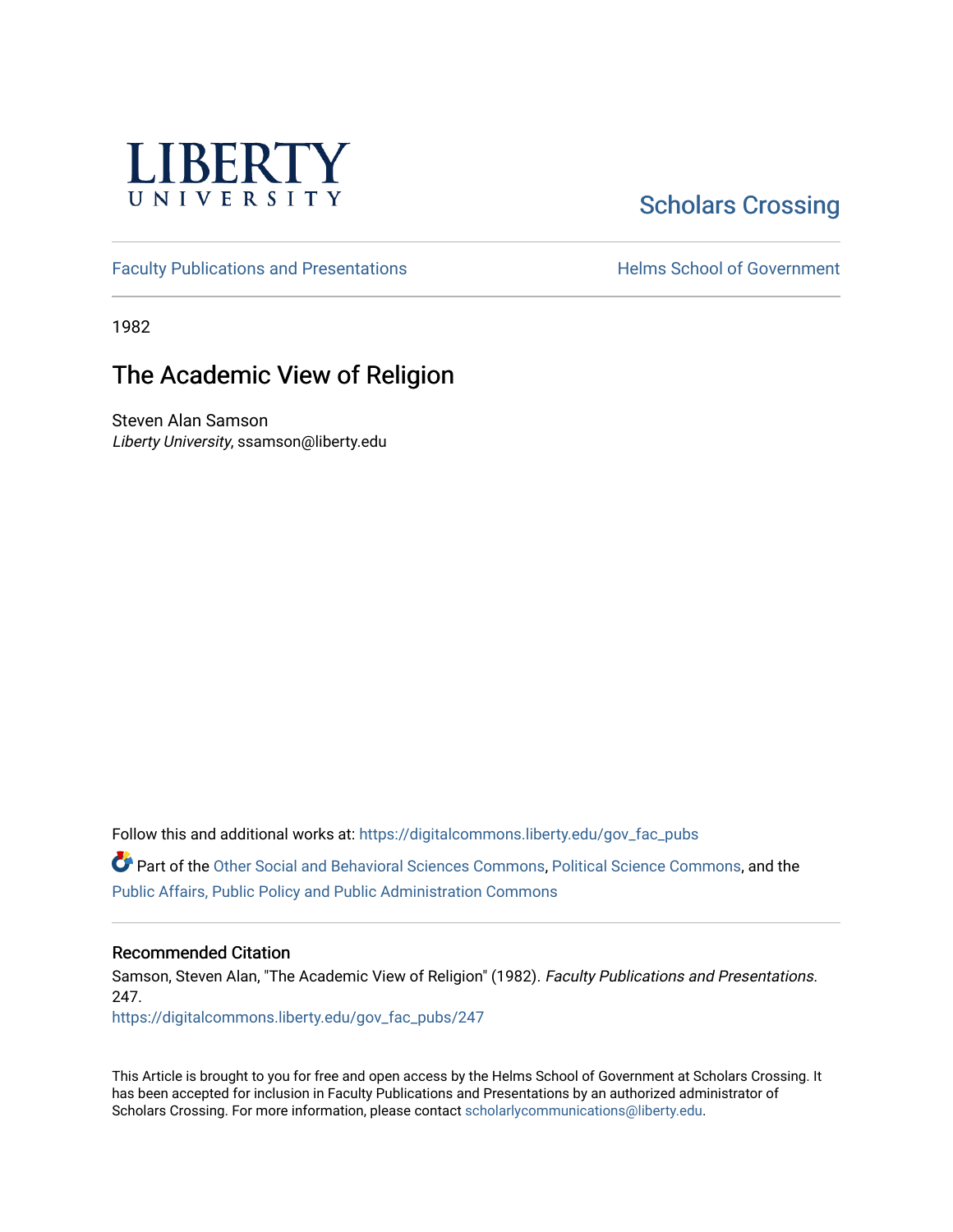Lester Ward (1883): What I desire to draw especial attention to here is the remarkable fact that not only has the world been thus far ruled by passion and not by intellect, but that the true rulers of the world have had to be, in order to win that distinction, not merely enthusiasts and fanatics, but, in the majority of cases, insane persons, in a certain legitimate acceptation of that term. It is no longer a question among modern medical men that the remarkable actions of those men who have laid claim to divine inspiration and founded religious systems must be referred not only to a pathological but to an actually deranged condition of their minds.

The strange truth thus comes up for our contemplation that, instead of having been guided and impelled by intellect and reason throughout all the years of history, we have been ruled and swayed by the magnetic passions of epileptics and monomaniacs. (I, 11-12)

### --Ward, Lester F. Dynamic Sociology, or Applied Social Science as Based Upon Statistical Sociology and the Less Complex Sciences. New York: D. Appleton, 1915.

Carl Becker (1932): Zeus, having been deposed, can no longer serve as a first premise of thought. It is true we may still believe in Zeus; many people do. Even scientists, historians, philosophers still accord him the customary worship. But this is no more than a personal privilege, to be exercised in private, as formerly, in Protestant countries, Papists were sometimes permitted to celebrate mass in private chapels. No serious scholar would now postulate the existence and goodness of God as a point of departure for explaining the quantum theory or the French Revolution. If I should venture, as certain historians once did, to expound the thought of the eighteenth century as having been foreordained by God for the punishment of a perverse and stiff-necked generation, you would shift uneasily in your chairs, you would "register" embarrassment, and even blush a little to think that a trusted colleague should exhibit such bad taste. The fact is that we have no first premise. Since Whirl is king, we must start with the whirl, the mess of things presented in experience. We must start with the irreducible brute fact.... Our supreme object is to measure and master the world rather than to understand it.  $(15-17)$ 

#### --Becker, Carl L. The Heavenly City of the Eighteenth-Century Philosophers. New Haven: Yale University Press, 1932.

John Dewey (1934): Secular interests and activities have grown up outside of organized religions and are independent of their authority. The hold of these interests upon the thoughts and desires of men has crowded the social importance of organized religions into a corner and the area of this corner is decreasing. This change either marks a terrible decline in everything that can justly be termed religious in value, in traditional religions, or it provides the opportunity for expansion of these qualities on a new basis and with a new outlook.

I cannot understand how any realization of the democratic ideal as a vital moral and spiritual ideal in human affairs is possible without surrender of the basic division to which supernatural Christianity is committed. Whether or no we are, save in some metaphorical sense, all brothers, we are at least all in the same boat traversing the same turbulent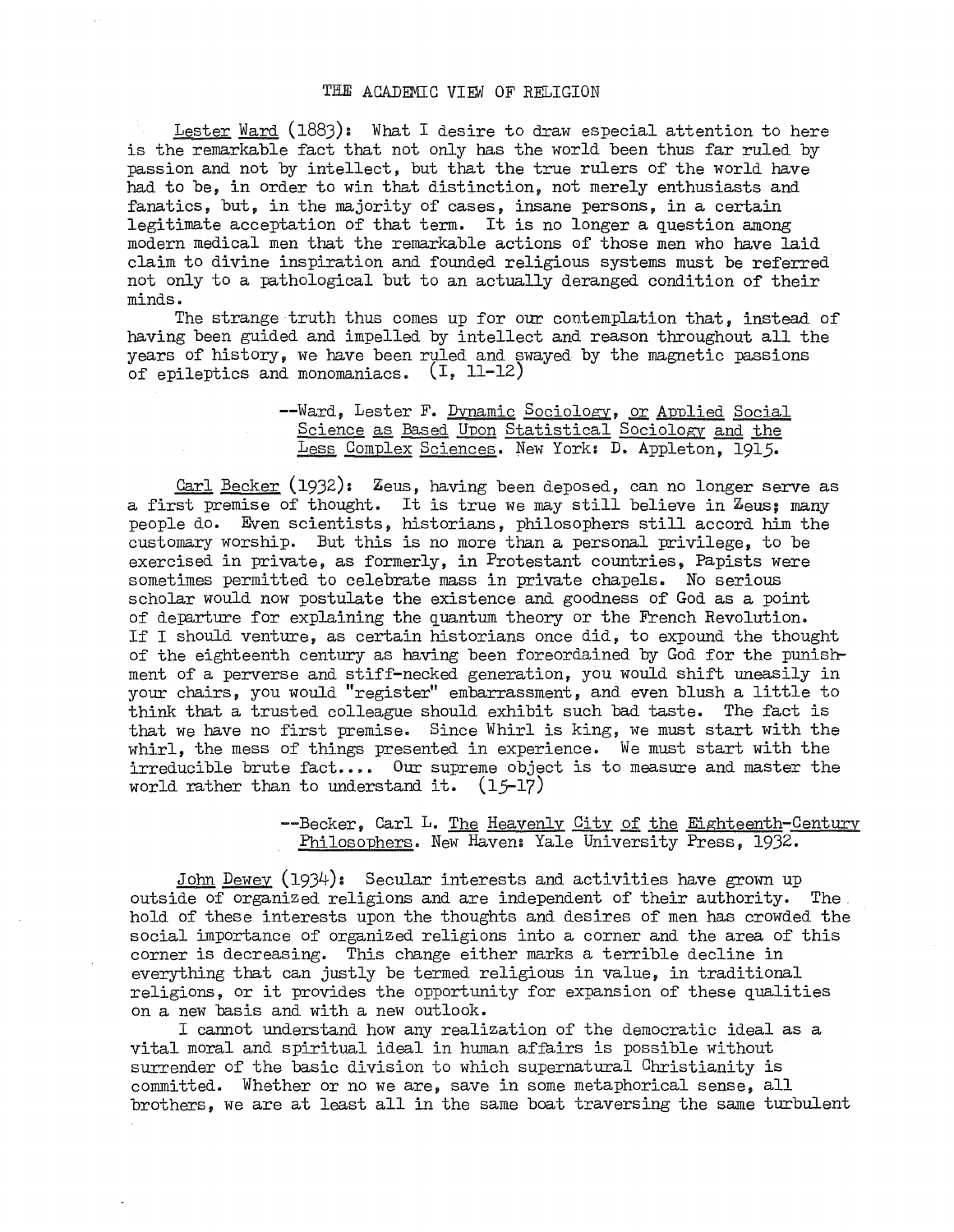ocean. The potential religious significance of this fact is infinite.

Ours is the responsibility of conserving, transmitting, rectifying and expanding the heritage of values we have received that those who come after us may receive it more solid and secure, more widely accessible and more generously shared than we have received it. Here are all the elements for a religious faith that shall not be confined to sect, class, or race. Such a faith has always been implicitly the common faith of mankind. It remains to make it explicit and militant. (85, 86, 87)

> --Dewey, John. <u>A Common Faith</u>. New Haven: Yale University Press, 1934.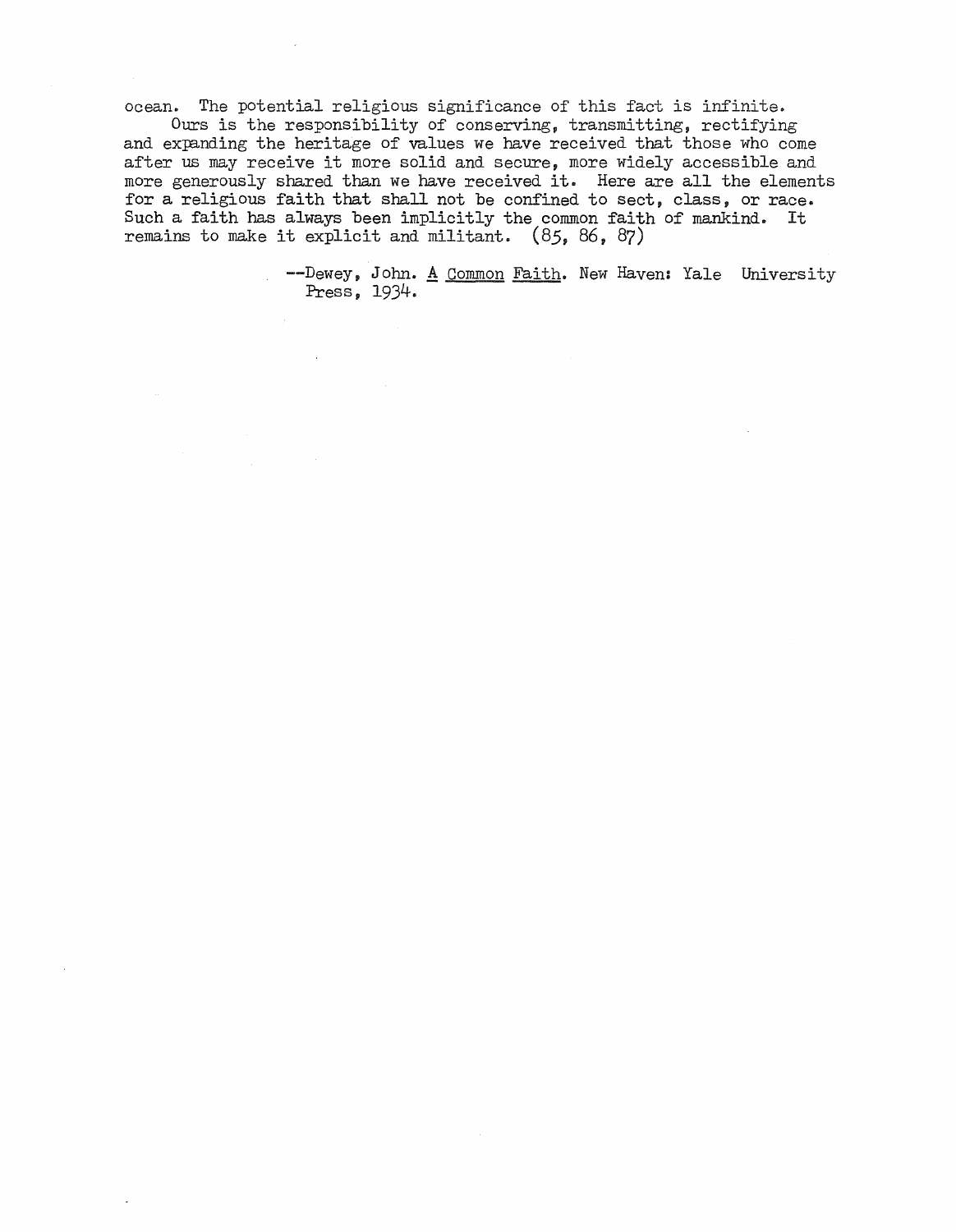#### PAGAN IDEA OF MAN AND GOVERNMENT

One of the things most strongly impressed...upon the minds of the Egyptians was patriotism •••• No one was permitted to be useless to the state. The law assigned to each one his work, which was handed down from father to son. No one was permitted to have two professions. Nor could a person change from one job to another.... But there was one task to which all were forced to conform: the study of the laws and of wisdom •••• As a result of this, Egypt was filled with wonderful inventions, and nothing was neglected that could make life easy and quiet.

> --Bossuet (tutor in the court of Louis XIV), quoted by Frederic Bastiat

The foreign languages department at the university is a work unit, one of the basic organizational building blocks of Chinese society today • .... Assignment to a work unit is for life. Many people are "hired" by work units in places they would like to live in but cannot get permissuon from their own work unit to take the new job. Some families are separated all their lives, father in one city, mother in another, working son in yet another. Even newly married couples cannot always swing job assignments in the same town.

--James Kenneson, in Harper's, April 1982

••• Social order rested on the assumed natural inequality of men. The individual was regarded as of value only as he formed a part of the political fabric, and was able to contribute to its uses, as though it were the end of his being to aggrandize the State. This was the pagan idea of man. The wisest philosophers of antiquity could not rise above it. Its influence imbued the pagan world. The State regarded as of paramount importance, not the man, but the citizen whose physical and intellectual forces it absorbed. If this tended to foster lofty civic virtues and splendid individual culture in the classes whom the State selected as the recipients of its favors, it bore hard on those whom the State virtually ignored, - on laboring men, mechanics, the poor, captives in war, slaves, and woman.

> --Richard Frothingham, 1890, quoted by Verna M. Hall

We are constantly told that the Constitution and its defenders are attempting to put property rights above human rights. No political shibboleth has a more evil influence in developing class passion than this oft repeated distinction between human rights and property rights. It is now the dominant note of appeal of professional demagogues who rely upon it to gain their ends.

Property has no rights, but human beings have a right to property and it is one of the most ancient and sacred of all rights •••• Property rights have been the very foundation of civilization. When the Constitution ceases to defend them, it ceases to defend liberty.

> --James M. Beck, former Solicitor General of the United States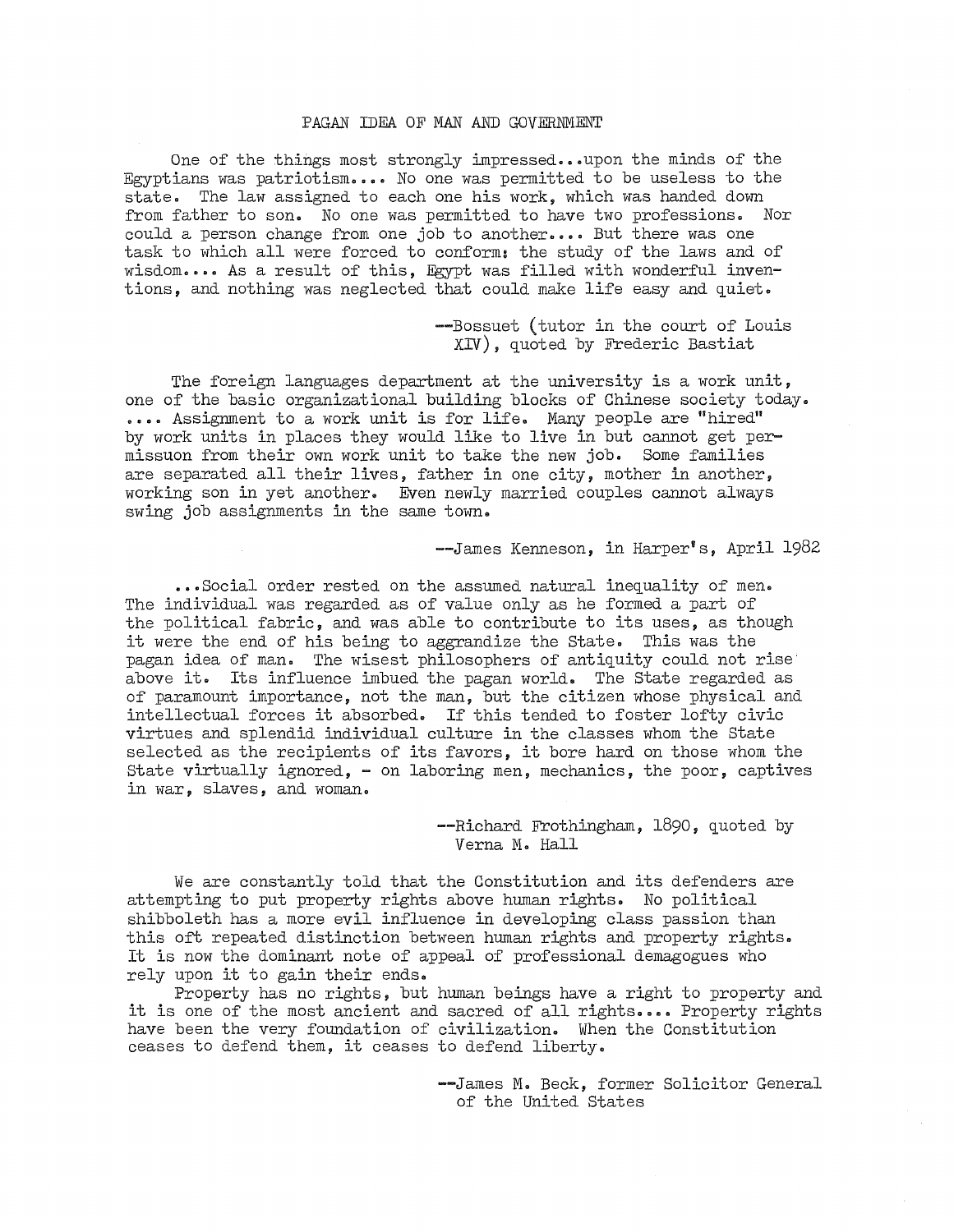#### FAMILY PLANNING

"Here it is: a law which follows from that principle (abolition of sex discrimination) and all that has gone before, namely that, of these Guardians (military caste), no one man and one woman are to set up house together privately: wives are to be held in common by all; so too are the children, and no parent is to know his own child, nor any child his parent." . . . .

" ••• There should be as many unions of the best of both sexes, and as few of the inferior, as possible, and that only the offspring of the better unions should be kept. And, again, no one but the Rulers must know how all this is being effected; otherwise our herd of Guardians may become rebellious." •

" ••• If a man's person is his only private possession, lawsuits and prosecutions will all but vanish, and they will be free of those quarrels that arise from ownership of property and from having family ties." --Socrates in-Plato, "The Republic," c. 360 B.C.

#### TOTALITARIAN DEMOCRACY

" ••• The Sovereign, being formed wholly of the individuals who compose it, neither has nor can have any interest contrary to theirs; and consequently the sovereign power need give no guarantee to its subjects, because it is impossible for the body to wish to hurt all its members. We shall see later that it cannot hurt any in particular. The Sovereign, merely by virtue of what it is, is always what it should be." . . .

" ••• Each individual, as a man, may have a particular will contrary or dissimilar to the general will (or will of the community) which he has as a citizen. His particular interest  $(e.g., property)$  may speak to him quite differently from the common interest: his absolute and naturally independent existence may make him look upon what he owes to the common cause as a gratuitous contribution, the loss of which will do less harm to others than the payment of it is burdensome to himself." •

"In order then that the social compact may not be an empty formula, it tacitly includes the undertaking, which alone can give force to the rest, that whoever refuses to obey the general will shall be compelled to do so by the whole body. This means nothing less than that he will be forced to be free; for this is the condition which, by giving each citizen to his country, secures him against all personal dependence.". .

"It follows from what has gone before that the general will is always right and tends to the public advantage; but it does not follow that the deliberations of the people are always equally correct."  $\cdot \cdot \cdot$ 

"There is often a great deal of difference between the will of all and the general will; the latter considers only the common interest, while the former takes private interest into account, and is no more than the sum of particular wills: but take away from these same wills the pluses and minuses that cancel one another, and the general will remains as the sum of the differences."

"If, when the people, being furnished with adequate information, held its deliberations, the citizens had no communication one with another, the grand total of the small differences would always give the general will, and the decision would always be good."

--Jean-Jacques Rousseau, "The Social Contract," 1762